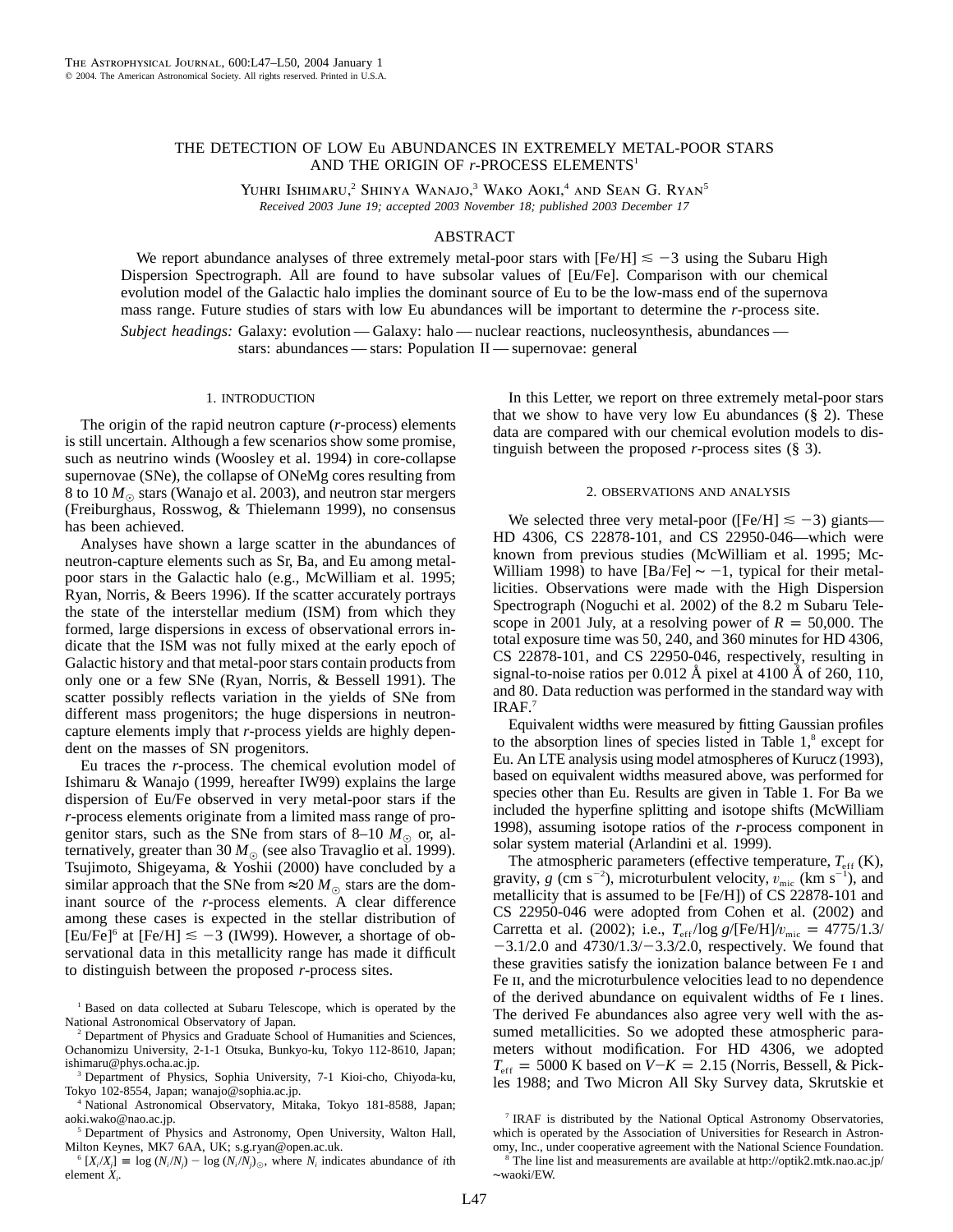TABLE 1 Elemental Abundances

|             | HD 4306             |                             |                  |                   | CS 22878-101        |                  |                  | CS 22950-046            |                     |                  |                  |                         |
|-------------|---------------------|-----------------------------|------------------|-------------------|---------------------|------------------|------------------|-------------------------|---------------------|------------------|------------------|-------------------------|
| Element     | [X/Fe] <sup>a</sup> | $\boldsymbol{n}$            | $\sigma^{\rm b}$ | $\log \epsilon^c$ | [X/Fe] <sup>a</sup> | $\boldsymbol{n}$ | $\sigma^{\rm b}$ | $\log \epsilon^{\rm c}$ | [X/Fe] <sup>a</sup> | $\boldsymbol{n}$ | $\sigma^{\rm b}$ | $\log \epsilon^{\rm c}$ |
| $Fe1$       | $-2.76$             | 168                         | 0.13             | $+4.74$           | $-3.14$             | 161              | 0.14             | $+4.36$                 | $-3.34$             | 141              | 0.18             | $+4.16$                 |
| $Fe II$     | $-2.79$             | 19                          | 0.13             | $+4.71$           | $-3.07$             | 20               | 0.14             | $+4.43$                 | $-3.34$             | 17               | 0.18             | $+4.16$                 |
| $SrII$      | $+0.28$             | $\mathcal{D}_{\mathcal{L}}$ | 0.27             | $+0.42$           | $-0.15$             |                  | 0.28             | $-0.33$                 | $-0.18$             | 2                | 0.30             | $-0.60$                 |
| Ван $\dots$ | $-1.09$             | 2                           | 0.14             | $-1.65$           | $-0.73$             | 2                | 0.16             | $-1.61$                 | $-1.31$             | 2                | 0.19             | $-2.43$                 |
| Eu $\pi$    | $-0.57$             |                             | 0.16             | $-2.80$           | $-0.30$             | 2                | 0.24             | $-2.85$                 | $\leq -0.2$         |                  |                  | $\leftarrow 3.0$        |

<sup>a</sup> [Fe/H] for Fe I and Fe II.

**b** Uncertainty in [Fe/H] or [X/Fe] values.

 $c$  log  $\epsilon(X) = \log_{10} (N_X / X_H) + 12.0$  for elements *X*.

al. 1997) and the temperature scale of Houdashelt, Bell, & Sweigart (2000). We derived *g* and  $v_{\text{mic}}$  from the analysis by requiring ionization balance and no dependence of abundance on line strength. The resulting parameters— $T_{\text{eff}}$ /log  $g/[Fe/H]/$  $v_{\text{mic}} = 5000/2.0/-3.0/1.85$ —are similar to those of other works (McWilliam et al. 1995; Honda et al. 2003).

For the three Eu II lines, at  $3819, 4129,$  and  $4205$  Å, a spectrum synthesis technique was applied. The line list includes hyperfine splitting and isotope shifts from Lawler et al. (2001). Contamination by other species was included using the com-



Fig. 1.—Comparison of the observed spectra (*filled circles*) and synthetic ones (*lines*) near the Eu II 3819.7 Å line. For HD 4306 and CS 22878-101, three synthetic spectra differ in step of  $\Delta$ [Eu/Fe] = 0.2 dex and are shown by solid lines. Central line is calculated for the Eu abundance presented in each panel. The solid line in the panel for CS 22950-046 indicates the synthetic spectrum for the upper limit of Eu abundance presented in the panel (see text). Dotted lines are the spectra calculated assuming no Eu contribution.

prehensive line list of Kurucz & Bell (1995). Figure 1 compares the observed and synthetic spectra for the 3819 Å line, which is the strongest of the three. Eu is clearly detected in the spectra of HD 4306 and CS 22878-101, but not in CS 22950-046. We derived consistent results from the  $4129 \text{ Å}$  line, but the measurement of 4205  $\AA$  is uncertain because of severe contamination by V  $\scriptstyle\rm II$  at 4205.09 Å. We adopted the average of the Eu abundances derived from the  $3819$  and  $4129$  Å lines. In Table 2, we give the equivalent widths of the Eu II lines estimated from the spectrum synthesis using the Eu abundances derived from individual lines. For CS 22950-046, we estimated the upper limit of its equivalent widths from the 3  $\sigma$  depth of the random noise level and typical line widths for this object, and determined the upper limit of the Eu abundance, given in Table 1. The continuum fit is constrained over a wider spectral range, which is shown in Figure 1; a systematic error of 1% would change the  $[Eu/H]$  limit from the 3819 Å line by 0.1.

The random error for each species is estimated from the standard deviation of the abundances derived from individual lines. The values are sometimes unrealistically small when the number of lines is small, so we adopted the larger of the values for the species and that for Fe I,  $0.08-0.15$  dex, depending on the species and the quality of the spectra. We estimated the errors in the Eu abundances by eye by fitting synthetic spectra to the observed ones, adopting 0.1 dex for HD 4306 and 0.2 dex for CS 22878-101. The errors in the abundance determinations due to uncertainties of the atmospheric parameters were evaluated for  $\Delta T_{\text{eff}} = 100 \text{ K}$ ,  $\Delta \log g = 0.3$ ,  $\Delta v_{\text{mic}} = 0.3 \text{ km s}^{-1}$ , and  $\Delta$ [M/H] = 0.3 for HD 4306, and were added in quadrature with the random error estimated above to give the total uncertainty in Table 1. The larger errors in [Sr/Fe] reflect the sensitivity to microturbulence of the two resonance lines. The [Eu/Fe] values are affected most significantly by the uncertainty in the surface gravity, by 0.12 for  $\Delta \log g = 0.3$ .

Comparisons between our results for the two CS objects and those by Carretta et al. (2002) show good agreement (within 0.17 dex) for the species in Table 1 other than Eu. An exception is Ba in CS 22878-101: our abundance is 0.35 dex higher than that by Carretta et al. (2002). The reason for this discrepancy is unclear. The equivalent widths of the Ba  $\text{II}$   $\lambda$ 4554 line agree

TABLE 2 Equivalent Width of Eu Lines

| Wavelength      | Equvalent Width (mÅ) |              |              |  |  |  |  |
|-----------------|----------------------|--------------|--------------|--|--|--|--|
| (Å)             | HD 4306              | CS 22878-101 | CS 22950-046 |  |  |  |  |
| 3819.7          | 3.8                  | 7.4          | < 6.8        |  |  |  |  |
| $4129.7 \ldots$ | 2.2                  | 5.3          | .            |  |  |  |  |
| $4205.0$        | 2.5                  | 5.0          | -34          |  |  |  |  |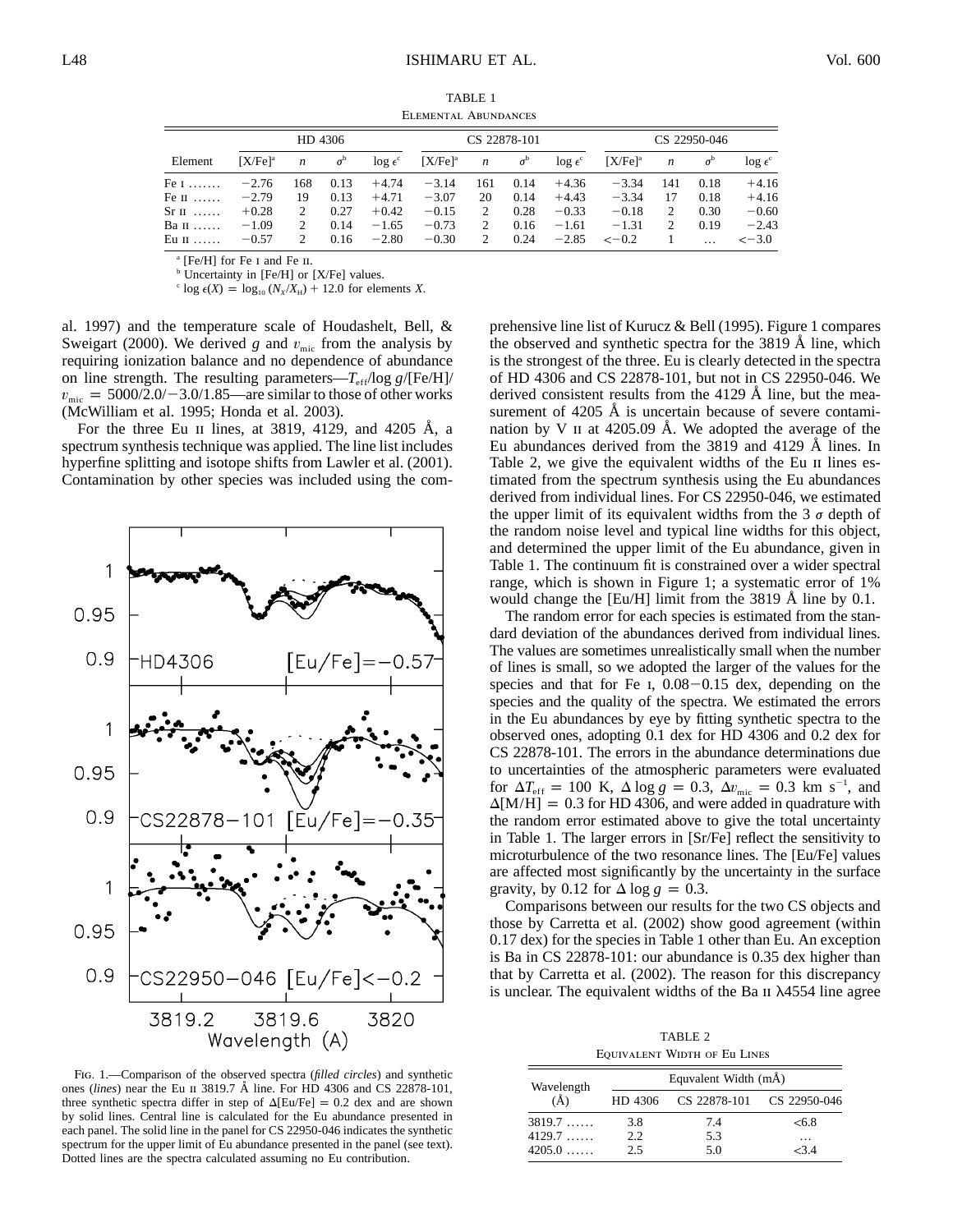well between the two studies, and the atmospheric parameters are the same. The difference in the assumed isotope ratios of Ba in the abundance analyses does not explain this discrepancy.

### 3. COMPARISON WITH THE GALACTIC CHEMICAL EVOLUTION MODELS

Assuming that star formation is induced by a single SN explosion, IW99 have constructed an inhomogeneous chemical evolution model of the Galactic halo. The chemical composition of a newly formed star is a mixture of the products from each SN and the ISM swept up by the expanding ejecta. This model, along with some improvements (see Ishimaru, Prantzos, & Wanajo 2003), leads to a large scatter of relative abundances for elements that have strong dependencies on the progenitor masses. The scattering of relative abundances in  $\alpha$  and ironpeak elements, on the other hand, are predicted to be small (as is observed), owing to the weak dependencies of their yield ratios on the progenitor masses. We use this model to derive the Galactic evolution of the *r*-process tracer Eu. We consider three cases in which the *r*-process elements originate from SNe of (A) 8–10  $M_{\odot}$ , (B) 20–25  $M_{\odot}$ , and (C) greater than 30  $M_{\odot}$ stars.

Yields for Type II and Type Ia SNe are taken from Nomoto et al. (1997a, 1997b). The 8–10  $M_{\odot}$  stars are assumed to produce no iron, since their contribution to the enrichment of ironpeak elements in the Galaxy is negligible (Wanajo et al. 2003). The mass of Eu produced per SN event is assumed to be constant over the mass range of each case; this simplification will not affect the result significantly because of the narrow mass range of Eu-generating SNe assumed in each case. The requirement that the model reproduce the solar values  $[Eu/Fe] = [Fe/H] = 0$  implies ejected Eu masses 3.1  $\times$  $10^{-7}$ ,  $1.1 \times 10^{-6}$ , and 7.8  $\times 10^{-7}$   $M_{\odot}$  for cases A–C, respectively. These are reasonable amounts from a nucleosynthetic point of view (Wanajo et al. 2001, 2003).

Figure 2 compares the results of these cases with the observational data from§2(*open circles*) and from sources cited in the legend (*filled circles*). The predicted log number density of stars per unit area on the [Fe/H]-[Eu/Fe] plane is also shown as a color image.

The heavy solid lines indicate the average values of [Eu/Fe] as a function of metallicity, calculated from the models. The medium and light solid lines indicate, respectively, the 50% and 90% confidence lines.

Figure 2 shows that observable differences between the cases appear at  $[Fe/H] \le -3$ . In case C (Fig. 2c), most of the stars are expected to have  $[Eu/Fe] > 0$ , owing to Eu production solely by massive, short-lived stars. In cases A (Fig. 2*a*) and B (Fig. 2*b*), significant numbers of stars having  $|Eu/Fe| < 0$  are predicted at [Fe/H]  $\leq -3$ , owing to the delayed production of Eu by lower mass SN progenitors. This is outstanding in case A, which has the largest delay.

Most previous observational data, many of them upper limits, distribute between the 90% confidence lines for all cases, which has made it difficult to determine the mass range of the *r*-process site. Our newly obtained data add the lowest detections of Eu, at [Fe/H]  $\leq -3$ , and help distinguish between the three cases. The best agreement can be seen in case A (Fig. 2*a)*, in which the three stars, and most other stars from previous observations, are located between the 50% confidence lines at  $[Fe/H] \le -3$ . In case B (Fig. 2b), all three stars are located below the average (*heavy solid line*), although they



FIG. 2.—Comparison of the observed data with the model predictions. The *r*-process site is assumed to be SNe of (*a*) 8–10  $M_{\odot}$ , (*b*) 20–25  $M_{\odot}$ , and (*c*) greater than 30  $M_{\odot}$  stars. The predicted number density of stars per unit area is color coded. The average stellar abundance distributions are indicated by heavy lines, with 50% and 90% confidence intervals (*medium and light lines, respectively*). The average abundances of the ISM are denoted by the heavy dashed lines. The current observational data are given by open circles, with others (*filled circles*) taken from Gratton & Sneden (1994), McWilliam et al. (1995), McWilliam (1998), Woolf, Tomkin, & Lambert (1995), Ryan et al. (1996), Shetrone (1996), Sneden et al. (1996), Westin et al. (1998), Burris et al. (2000), Fulbright (2000), Norris, Ryan, & Beers (2001), Johnson (2002), Johnson & Bolte (2002), François et al. (2003), and Honda et al. 2003).

remain above the 90% confidence line. In case C (Fig. 2*c*), these stars are located outside the 90% confidence region. We suggest, therefore, that case A is most likely to be the *r*-process site (i.e., SNe from low-mass progenitors such as 8–10 *M*, stars). More detections of Eu at low metallicity will be needed to clearly distinguish between cases A and B. Note that this result is not due to a selection bias, since the [Ba/Fe] values (∼1) are typical of extremely metal-poor stars with  $[Fe/H] \sim -3$  (Ryan et al. 1996).

Our analysis gives [Ba/Eu] values consistent with the solar *r*-process (Arlandini et al. 1999) when estimated errors are included (see Table 3). Hence, our result may hold for heavy *r*-process elements with  $Z \ge 56$ , not just  $Z \approx 63$ . The values of [Sr/Ba], however, are significantly higher than for the solar *r*-process, implying that these three stars exhibit light *r*-process elements  $(Z < 56)$  produced in more massive SNe (greater than  $10 M_{\odot}$ ).

The discussion above suggests that the production of the